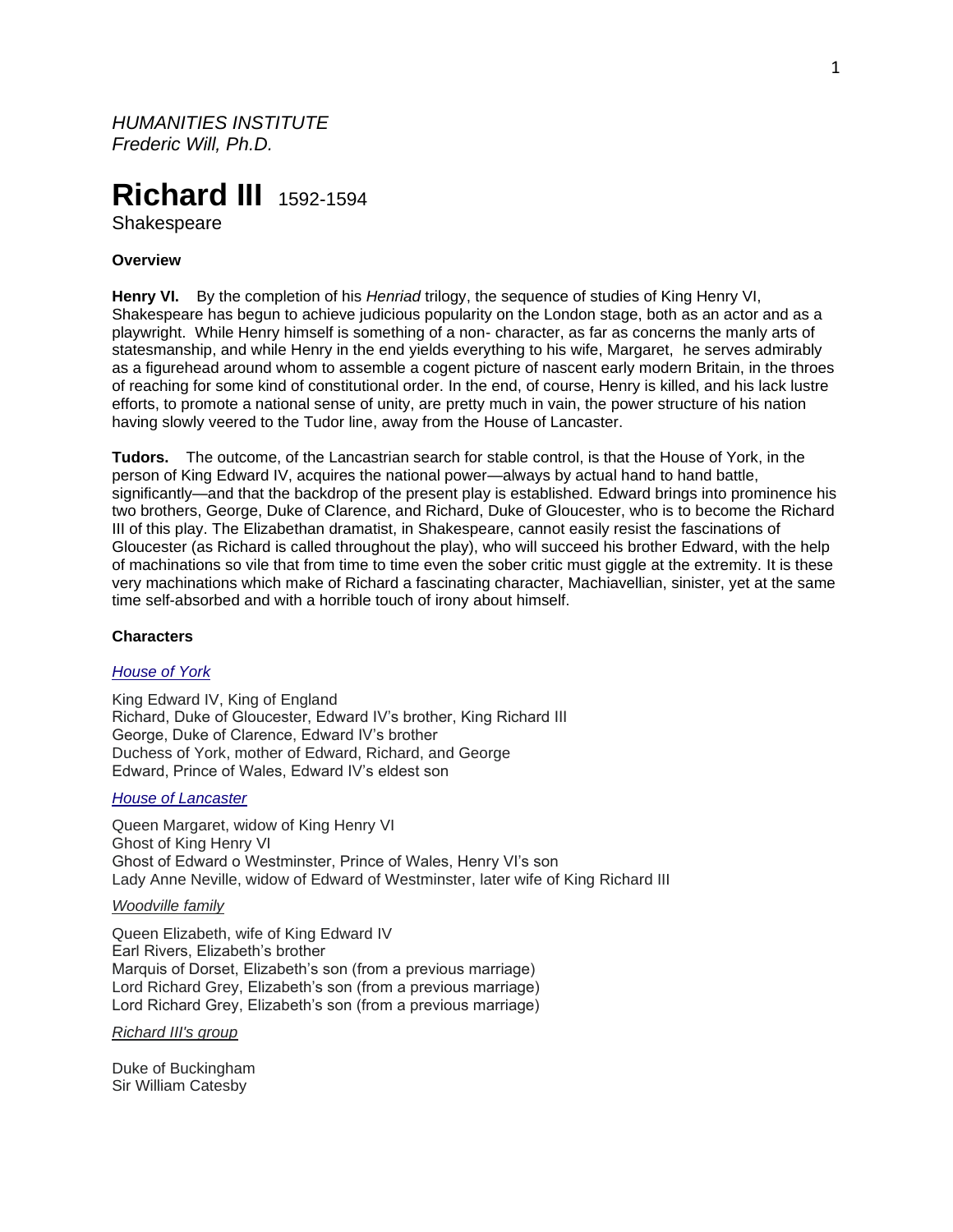## Duke of Norfolk

Earl of Surrey, Norfolk's son Sir Richard Ratcliffe Sir James Tyrrell, assassin Lord Lovel Two murderers

# *Earl of Richmond's group*

Henry Tudor, Earl of Richmond, Henry VI's nephew, later King Henry VII Lord Stanley, Earl of Derby, Richmond's stepfather Earl of Oxford Sir Walter Herbert Sir James Blunt

#### *Clergy*

Archbishop of Canterbury Archbishop of York Bishop of Ely

## *Other characters*

Lord Hastings, Lord Chamberlain under Edward IV Sir Robert Brackenbury, Lieutenant of the Tower Lord Mayor of London Keeper of the Tower

#### **Story**

**Opening.** The rich lines with which the play opens are pronounced by Richard himself, 'standing in a street':

'Now is the winter of our discontent Made glorious summer by this sun of York; And all the clouds that lour'd upon our house In the deep bosom of the ocean buried."

The mock relief, at the accession to the throne of his Brother Edward IV, is gorgeous poetry florid with the aspiration to put himself at the center of the ruling kingdom.

**The person.** From appearance alone, without knowing the 'story,' we would know that Richard is up to no good, an ugly hunchback 'determined to prove a villain,' and though we wlll listen later as he sweet talks Lady Anne, his wife to be, we will never be taken in at talk's value by this dangerous character. That is, this most fascinating of Shakespeare's heroes will never settle for role filling, but, as he tells the audience in regular direct address, throughout the play, he has an attitude, a sinister one, and the audience had better watch out. As a true Macchiavellian—the *Prince* was translated into English in the 1480's, as was the high stakes ambience, of power politics succession, Elizabeth I no longer young – Richard was of a mindset his observers would be primed to see in action.

**The Plans.** Richard wastes no time prosecuting his plans to take over the kingship. The King himself is seriously ill, and Edward has himself appointed regent, a role he interprets as allowing him (for example) to house the King's young sons in the Tower, for 'their own protection.' While wooing Lady Anne Neville, the widow of Edward of Westminster, Richard is arranging the murder of his brother, Clarence, and, not much later than that bloody and slightly comical scene, in which one assassin finally pulls out, for pity, Richard has moved further to begin to plan the murder, in the Tower of London, of the two princes, the young sons of the by now deceased King Edward, for whom Richard was acting as regent. The bringing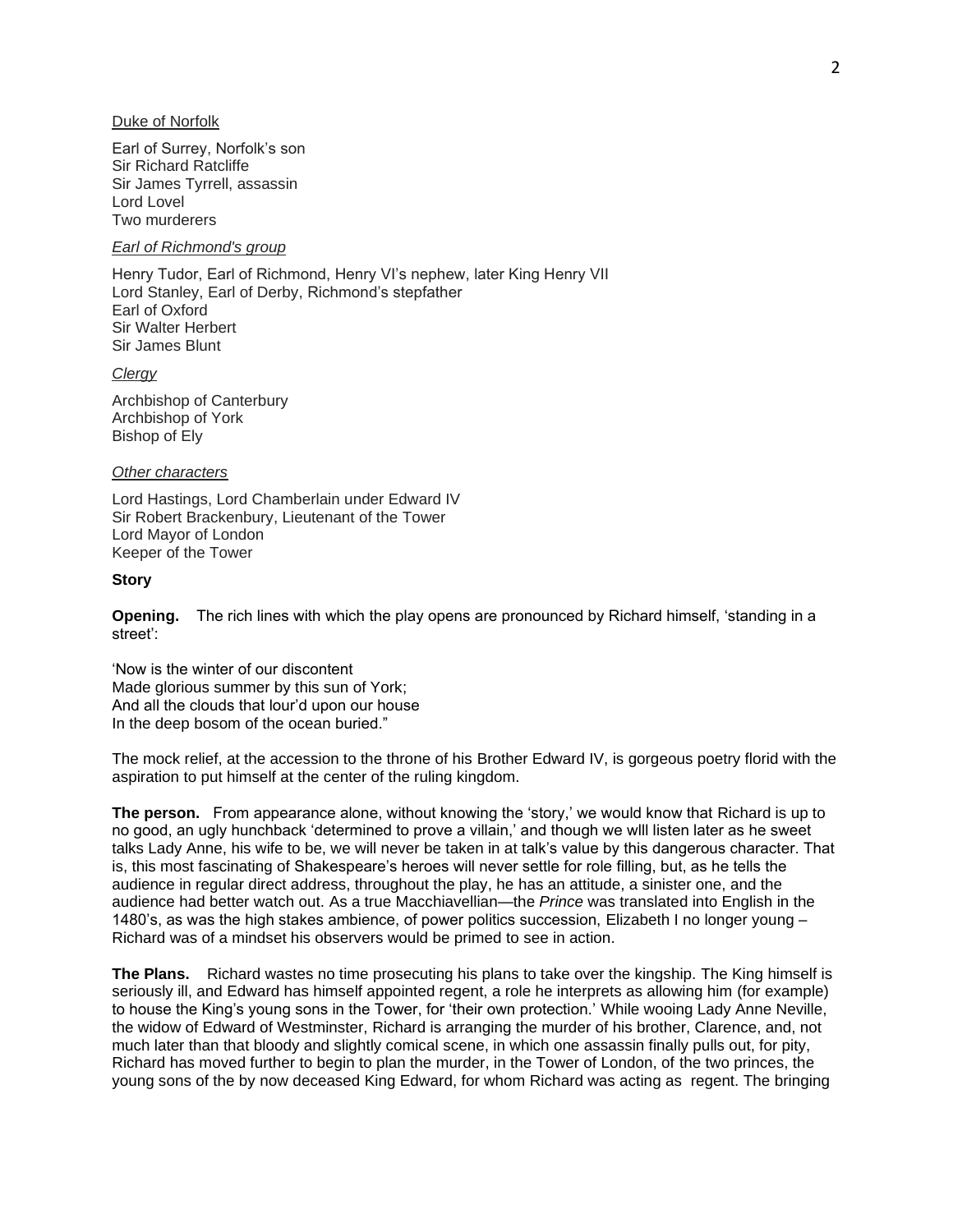together of these obstacle clearings is intended to position Richard for the throne, and for a fruitful marriage from which will emerge descendants (and powers) of his own.

**The outcome.** The audience will have known, from the direct address occasionally flung at them by Richard, from on stage, that such a compilation of evil designs is certain to end badly; in fact we may speculate that the audience, still keyed in to mediaeval theatrical dramaturgy, will have been attitudinally conspiring with Richard even as he discusses with them what a villain he is. Richard is in a sense an exemplar of evil, not a naturalistic creation, and as such, destined as of course he is to a terrible downfall, he is simply part of a dreadful morality play. His own death, at the hands of the army of Buckingham, his former ally in evil, comes appropriately just as he, Richard, is planning a marriage to Edward IV's daughter, Elizabeth, intended to make a single package of his ancestral existence. By his final loss on the ibattle field, Richard opens himself to that world of nightmares and ghosts; they descend onto him from that demi world of the terribly wronged from whom Richard has everything to fear, having lived their hell in advance.

**Comment.** Richard II (1377-1399) and Henry VI (1427-1461) are historical figures of the late fourteenth and early fifteenth centuries. Shakespeare's plays, about these two kings. were written in 1590-92 (*Henry VI*) and 1595 (*Richard II*). For his own reasons Shakespeare decided to make the *Henriad* his launching point for a depiction of British history, perhaps because the material of the play defines the very rough and contentious initial stages of the formation of an organized premodern British state, which was struggling to refine political processes which were still part of the late feudal mediaeval hierarchical world. On that theory Richard II would be a natural continuation of the Shakespearean query into how government takes place: Richard II, doomed like Henry VI to introspection and indecision, will through his deepening introspection lead us toward the dramaturgy of high character (eventually, Hamlet, Lear, Othello) with which Shakespeare will crown his quest to make temporal conditions the stuff of growth and crucial mystery out of the narrative enterprise.

## **Themes**

**Self-awareness** From the outset of the play Richard is boisterously self-aware, inviting the audience, yes indeed, to observe his misshapen body, and haphazard dressing. Aware of himself, Richard invites his audience or reader to be aware of him/her self. This invitation is heightened by the bold manner in which this protagonist turns to the audience, from the stage, and calls their attention to what they are seeing.

**The grotesque** Richard displays himself as grotesque—so much stress on the hump in his back, and on his shortness—and refers often to that condition. The evil of the character is manifestly represented by his physical deformity, which in turn reinforces his self-mocking mindset.

**The shocking** Shakespeare is of course the master rogue, playing with our feelings—what, *killed* the twins? *married* the lady whose father and husband he had *killed*? *Hired hit men to knock off his brother*? One shock seems worse than the preceding. But what really gets us is the guy's cool indifference to his atrocities.

**Macchiavelianism.** An understatement to speak of Richard's Macchiavellianism, and a bit of an insult to Niccolo, who prescribed the neatest possible strategies of trickery, false feints, carefully constructed ways of undermining the enemy, etc.! But there we are, Richard is sure trying,to use local brutality to shape the world after his vision. He's doing his best, or is it worst?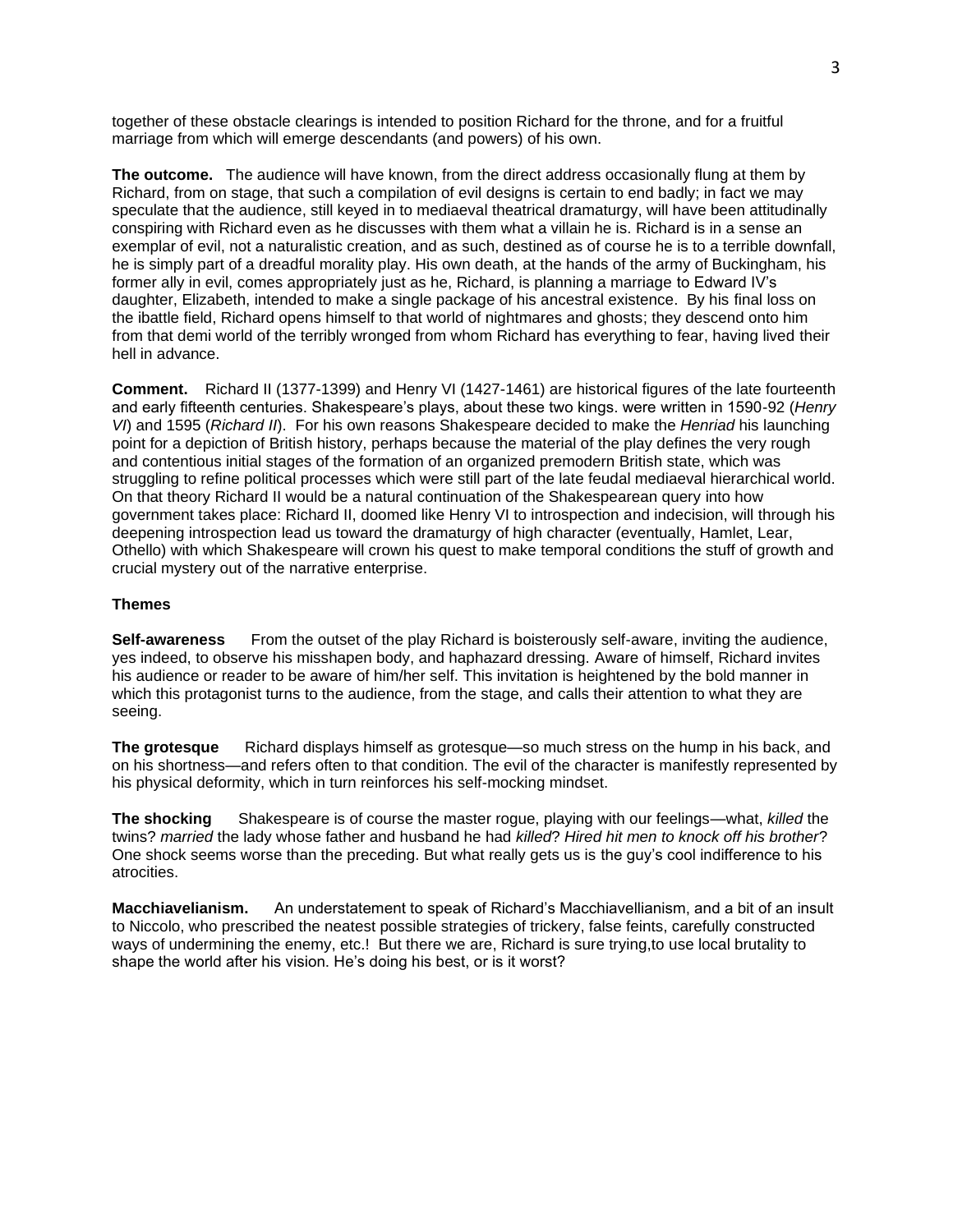# CHARACTER ANALYSIS

## **Richard III**

C**haracter** Richard III is very much the main character, the first to speak, the initiator of plots, the mad ghost-haunted loser in the end, and at times, as when wooing Lady Anne, quite the charmer for all his deformities. He has the sense of self, perhaps even of humor, required for presenting himself as Richard, in asides to the audience, and fortunately for him he has no qualms about planning his future 'political' career.

**Parallels** Montaigne comes to mind, for the boldness with which he recommends self-knowledge, that Socratic maxim which made itself a commonplace in the Renaissance. Richard has no illusions about himself; hence the Macchiavellian moves he makes are part of a daringly bold self-critique. Richard is of course part of that real-life self-seeking dictator tradition we have seen in our own time: Hitler (perhaps of a kind), Mobutu, Amin, Stalin, perhaps Mao; with these figures Richard shares an absolute devotion to his own self-advancement. It is Shakespeare's genius, to have known how to characterize the weaknesses of the would-be masters, and to train us in the early stage observation of their lethal morphs.

## **Illustrative moments**

**Villainous**. Richard (Gloucester) opens the play with the statement that he was born to be a villain. He makes this proud statement after having promenaded, before the audience, his deformed and hunch backed body.

**Plotting.** We first see Richard's plotting as he conspires with Lord Hastings to get rid of Clarence, Richard's brother. It is the first glimpse we get, of the enormity of Richard's schemes.

**Hypocritical.** In order to impress Lady Anne with the sincerity of his affection for her, Richard insists that he must hasten to pay proper attention to the funeral rites of his father Edward—whose death he earnestly longed for.

**Cunning.** Down to the last detail, Richard plots and abuses. He advises the hired assassins of Clarence, in the Tower, to beware of the prisoner's suave tricks, which he may use to escape from them. And Clarence is the brother of Richard!

**Dissembling**. Richard is regularly eager to impress, on such as Lady Anne whom he is wooing, that he is an upstanding virtuous man. Listen:

'Tis death to me to be at enmity: I hate it and desire all good men's love.'

## **Discussion questions**

In the section of 'comment,' above, at the end of our synopsis of the present story, we speculated on the reasons for Shakespeare's launching his series of historical plays in the sequence he chose, beginning with the *Henriad*. Our underlying query was why Shakespeare had written only later—after the *Henriad* about the characters of Henry IV and V, who lived 'earlier in history' than the Henry VI of the *Henriad***.** The real question was why Shakespeare chose to change the historical record for the literary record he chose. What did the actual sequence of historical events have to do with the sequence of the plays Shakespeare wrote about those historical events?

*Richard III* is generally classified as a 'tragedy.' Does that seem correct? Is this play also an 'historical play? Of what value is it to try fitting the works of a great writer into categories? Do those categories align with discrete mindsets, or specific imaginative gestures in the making mind? I may be a born writer, but can I be a born tragedian or a born writer of historical dramas?